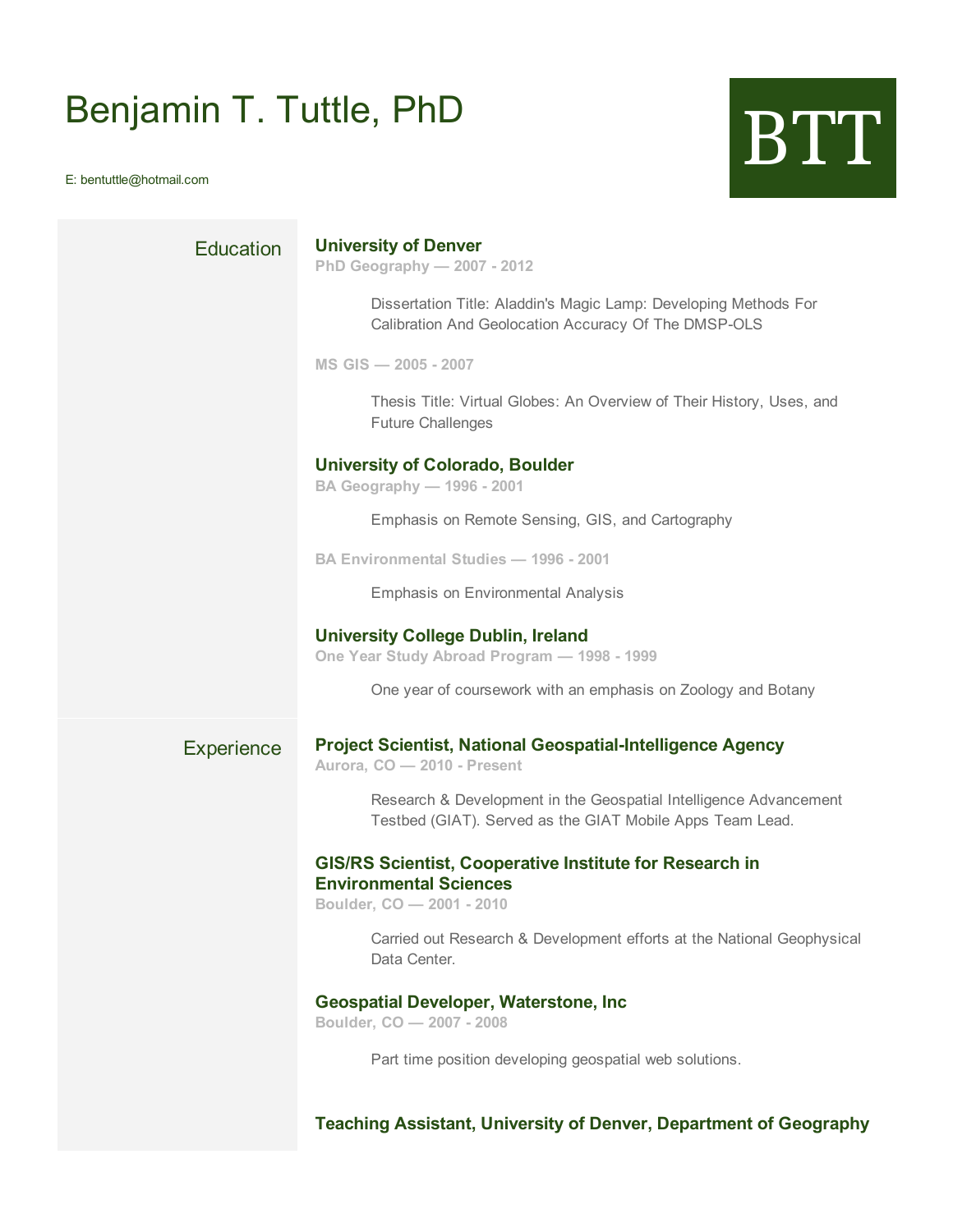**Denver, CO — 2007 2010**

Teaching assistant for Application Design and Production, Geographic Information Analysis, GIS Modeling, Human Population, Introduction to Cartography, Introduction to GIS, Introduction to Statistics, and Our Dynamic Earth.

#### **Research Assistant, University of Denver, Department of Geography**

**Denver, CO — 2005 2007**

Internship at Esri Denver Regional Office performing map design, supporting ArcGIS Server application development using VB .NET and ASP .NET, and database design/implementation.

#### **Research Assistant, Cooperative Institute for Research in Environmental Sciences**

**Boulder, CO — 1998 2001**

Supported Research & Development efforts at the National Geophysical Data Center.

| <b>Fellowships and</b> |  |
|------------------------|--|
| Awards                 |  |

### **NASA Earth & Space Science Fellowship**

**2008 2011**

## **ASPRS Rocky Mountain Region Scholarship**

**2007 2008**

**Professional** Memberships & **Service** 

- **● Association of American Geographers**
	- Chair Cyberlnfrastructure Specialty Group (20112012)
	- Vice-Chair Cyber-Infrastructure Specialty Group (2010-2011)
	- Chair Application Visualization Committee' Cyber-Infrastructure Specialty Group (2009-2011)
	- Student Director Remote Sensing Specialty Group (2008-2010)
- **● American Geophysical Union**
- **● American Society for Photogrammetry and Remote Sensing**
	- President University of Denver Student Chapter (20082010)
- **● FOSS4G 2011 Organizing Committee**
	- Chair Workshop Committee

## Technical Skills • ArcGIS

- 
- ENVI/IDL
- Image Science
- Cartography
- Minnesota MapServer/Mapscript
- OpenGeo Suite
- HTML/CSS
- PostGIS/PostgreSQL
- OGC Standards (including KML, WMS, WCS, WFS, SLD, GeoPackage)
- C# .NET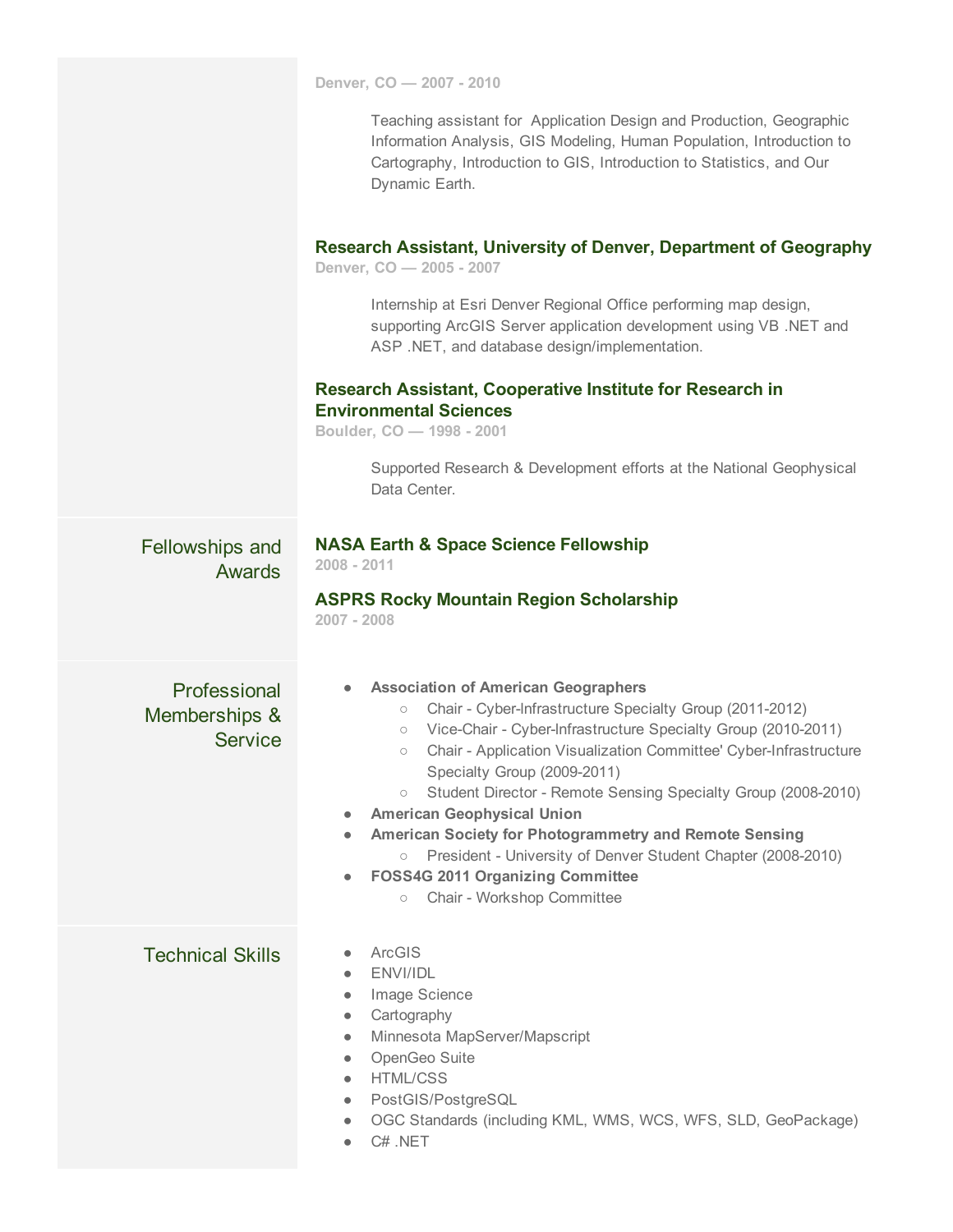|                              | Ruby/JavaScript/PHP/Python/PERL<br>$\bullet$<br>Geoweb App Development/Architecture<br>$\bullet$<br>Mobile App Architecture/Development/Licensing<br>$\bullet$<br>Development of Technical Requirements<br>$\bullet$<br>Technical design & development<br>$\bullet$<br>Android & iPhone<br>$\bullet$<br><b>JMP</b><br>$\bullet$       |
|------------------------------|---------------------------------------------------------------------------------------------------------------------------------------------------------------------------------------------------------------------------------------------------------------------------------------------------------------------------------------|
| <b>References</b>            | Available upon request.                                                                                                                                                                                                                                                                                                               |
| <b>Selected Publications</b> | Tuttle, B.T., Anderson, S., Sutton, P. C., Elvidge, C., Baugh, K.E., 2013, It Used<br>To Be Dark Here: Geolocation Calibration of the Defense Meteorological Satellite<br>Program Operational Linescan System, Photogrammetric Engineering & Remote<br>Sensing, 79(3):287-297                                                         |
|                              | Sutton, P. C., Anderson, S. J., Tuttle, B. T., Morse, L, 2012, The Real Wealth of<br>Nations: Mapping and Monetizing the Human Ecological Footprint, Ecological<br>Indicators, 16:11-22                                                                                                                                               |
|                              | Ziskin, D., Aubrecht, C., Elvidge, C., Tuttle, B, Eakin, C. M., Strong A. E., Guild,<br>L. S., 2011, Describing coral reef bleaching using very high spatial resolution<br>satellite imagery: experimental methodology. Journal of Applied Remote Sensing, 5                                                                          |
|                              | Elvidge, C.D., Baugh, K.E., Sutton, P.C., Bhaduri, B., Tuttle, B.T., Ghosh, T.,<br>Ziskin, D., Erwin, E.H., 2011, "Who's In The Dark: Satellite Based Estimates Of<br>Electrification Rates", Urban Remote Sensing: Monitoring, Synthesis and Modeling<br>In the Urban Environment, Ed. Xiaojun Yang, Wiley-Blackwell, Chichester, UK |
|                              | Anderson, SJ. and Tuttle, B.T., 2010, Client/Server Architectures in Encyclopedia<br>of Geography, (Warf, B. editor). Thousands Oaks, CA: SAGE Publications, Inc.                                                                                                                                                                     |
|                              | Anderson, S. J., Tuttle, B. T., Powell, R. L., Sutton, P. C., 2010, Characterizing<br>Relationships Between Population Density and Nighttime Imagery for Denver, CO:<br>Issues of Scale and Representation, International Journal of Remote Sensing,<br>31(21):5733-5746                                                              |
|                              | Elvidge C.D., Keith D.M., Tuttle B.T., Baugh K.E., 2010, "Spectral Identification of<br>Lighting Type and Character", Sensors, 10{4), 3961-3988                                                                                                                                                                                       |
|                              | Ghosh, T., Elvidge, C. E., Sutton, P. C., Baugh, K. E., Ziskin, D., Tuttle, B.T.,<br>2010, Creating a Global Grid of Distributed Fossil Fuel C02 Emissions from<br>Nighttime Satellite Imagery, Energies, 3(12):1895-1913                                                                                                             |
|                              | Elvidge, C.E., Tuttle, B.T., Sutton, P., 2009, Collaborative tool for collecting<br>reference data on the density of constructed surfaces worldwide. 6th International<br>Symposium on Digital Earth, Beijing, China                                                                                                                  |
|                              | Elvidge, C.D.; Erwin, E.H.; Baugh, K.E.; Ziskin, D.; Tuttle, B.T.; Ghosh, T.; Sutton,<br>P.C., 2009, Overview of DMSP nighttime lights and future possibilities. IEEE<br>Proceedings of the 7th International Urban Remote Sensing Conference, Shanghai,<br>China                                                                     |
|                              | Elvidge, C. D., P. C. Sutton, T. Ghosh, B. T. Tuttle, K. E. Baugh, B. Bhaduri, and<br>E. Bright, 2009, A Global Poverty Map Derived from Satellite Data. Computers and<br>Geosciences, 35, 1652-1660                                                                                                                                  |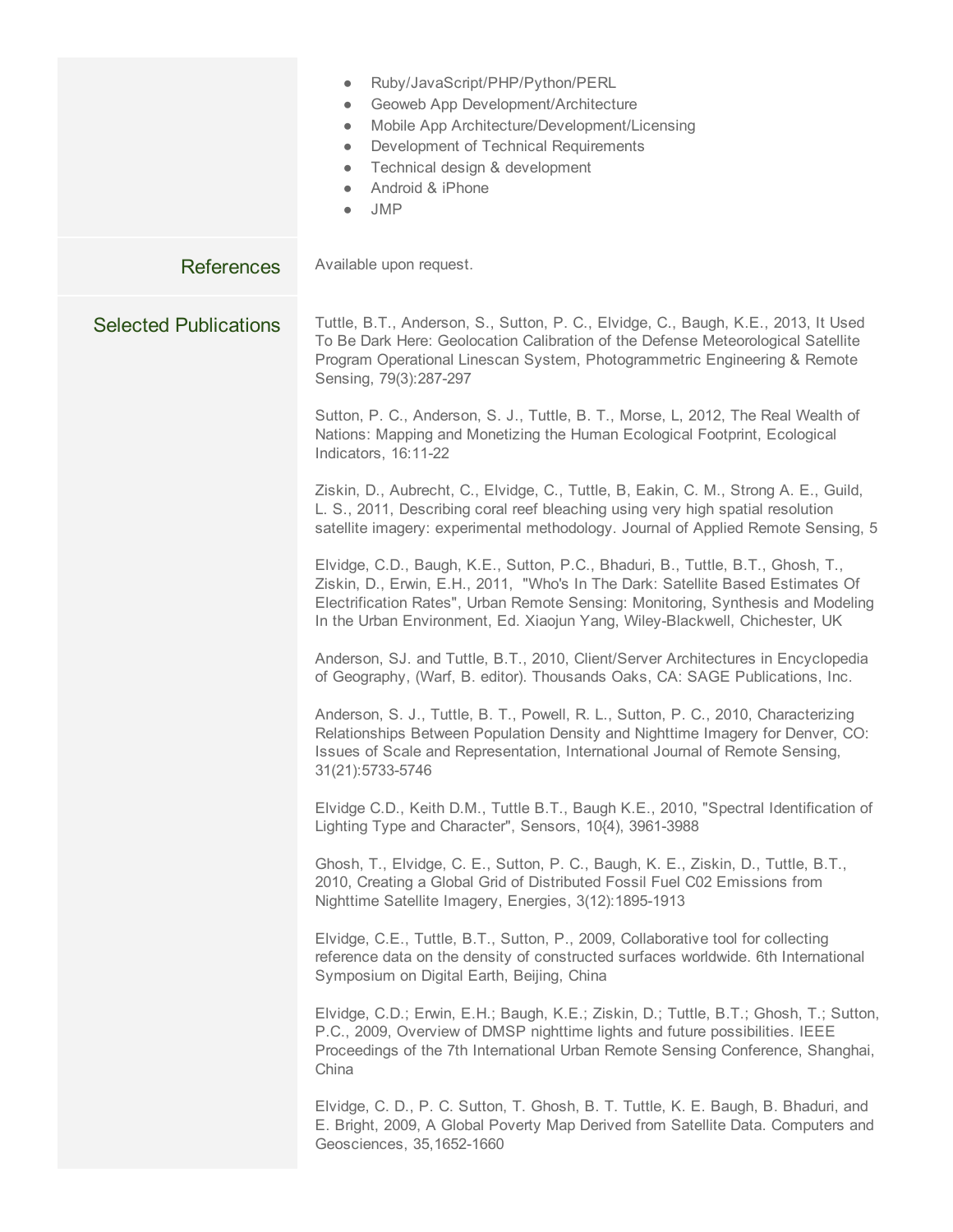Elvidge, C. D., Ziskin, D., Baugh, K. E., Tuttle, B. T., Ghosh, T., Pack, D. W., Erwin, E. H., Zhizhin, M., 2009, A Fifteen Year Record of Global Natural Gas Flaring Derived from Satellite Data. Energies, 2 (3), 595-622

Elvidge, C.D., Sutton, P.C., Tuttle, B.T., Ghosh, T., Baugh, K.E, 2009, Global Urban Mapping Based on Nighttime Lights, Chapter 6 in Global Mapping of Human Settlement, (Gamba, P. and Herold, M. editors), CRC Press, p. 129-144

Kiran Chand, T.R., Badarinath, K.V.S., Elvidge, C.D., Tuttle, B.T., 2009, Spatial characterization of electrical power consumption patterns over India using temporal DMSP-OLS night-time satellite data. International Journal of Remote Sensing, 30{3), 647-661

Aubrechta, C, Elvidge, C. D., Longcore, T., Rich, C., Safran, J., Strong, A. E., Eakin, C. M., Baugh, K. E., Tuttle, B. T., Howard, A. T., Erwin, E. H., 2008, A global inventory of coral reef stressors based on satellite observed nighttime lights. Geocarto International, 23(6), 467-479

Elvidge, C.E., Tuttle, B.T., 2008, How virtual globes are revolutionizing earth observation data access and integration. ISPRS Congress Beijing, Proceedings of Commission VI, Volume XXXVII, Part B6a, WGVI/4: Internet Resources and Datasets, ISSN 1682-1750

Tuttle, B.T., Anderson, S., Huff, R., 2008, Virtual globes: An overview of their history, uses, and future challenges. Geography Compass, 2(5), 1478-1505

Chand, T.R.K., Badarinath, K.V.S., Murthy, M.S.R., Rajshekhar, G., Elvidge, C.D., Tuttle, B.T., 2007, Active forest fire monitoring in Uttaranchal State, India using multi-temporal DMSP-OLS and MODIS data. International Journal of Remote Sensing, 28(10), 2123-2132

Elvidge, C.D., Safran, J., Tuttle, B.T., Sutton, P., Cinzano, P., Petit, D., Arvesen, J., Small, C., 2007, Potential for global mapping of development via a Nightsat mission. GeoJournal, 69,45-53.

Elvidge, C.D., Tuttle, B.T., Sutton,, P.C., Baugh, K.E., Howard, A.T., Milesi, C., Bhaduri, B., Nemani R., 2007, Global distribution and density of constructed impervious surfaces. Sensors, 7,1962-1979

Elvidge, C.D., Milesi, C., Dietz, J.B., Tuttle, B.T., Sutton, P.C., Nemani, R., Vogelmann, J.E., 2004, U.S. constructed area approaches the size of Ohio. EOS Transactions, American Geophysical Union, 85, 233.

Elvidge, C.D., Safran, J., Nelson, I.L, Tuttle, B.T., Hobson, V.R., Baugh, K.E., Dietz, J.B., Erwin, E.H., 2004, Area and position accuracy of DMSP nighttime lights data. Chapter 20 In Remote Sensing and GIS Accuracy Assessment (Lunetta R.S. and Lyon, J.G. editors), CRC Press, 281-292

Elvidge, C.D., Hobson, V.R., Nelson, I.L, Safran, J.M., Tuttle, B.T., Dietz, J.B., Baugh, K.E., 2003, "Overview of DMSP-OLS and scope of applications - Chapter 13", Remotely Sensed Cities, 281-299

Elvidge, C.D., Imhoff, M.L., Baugh, K.E., Hobson, V.R., Nelson, I., Safran, J., Dietz, J.B., Tuttle, B.T., 2001, Nighttime lights of the world: 1994-95. ISPRS Journal of Photogrammetry and Remote Sensing, 56,81-99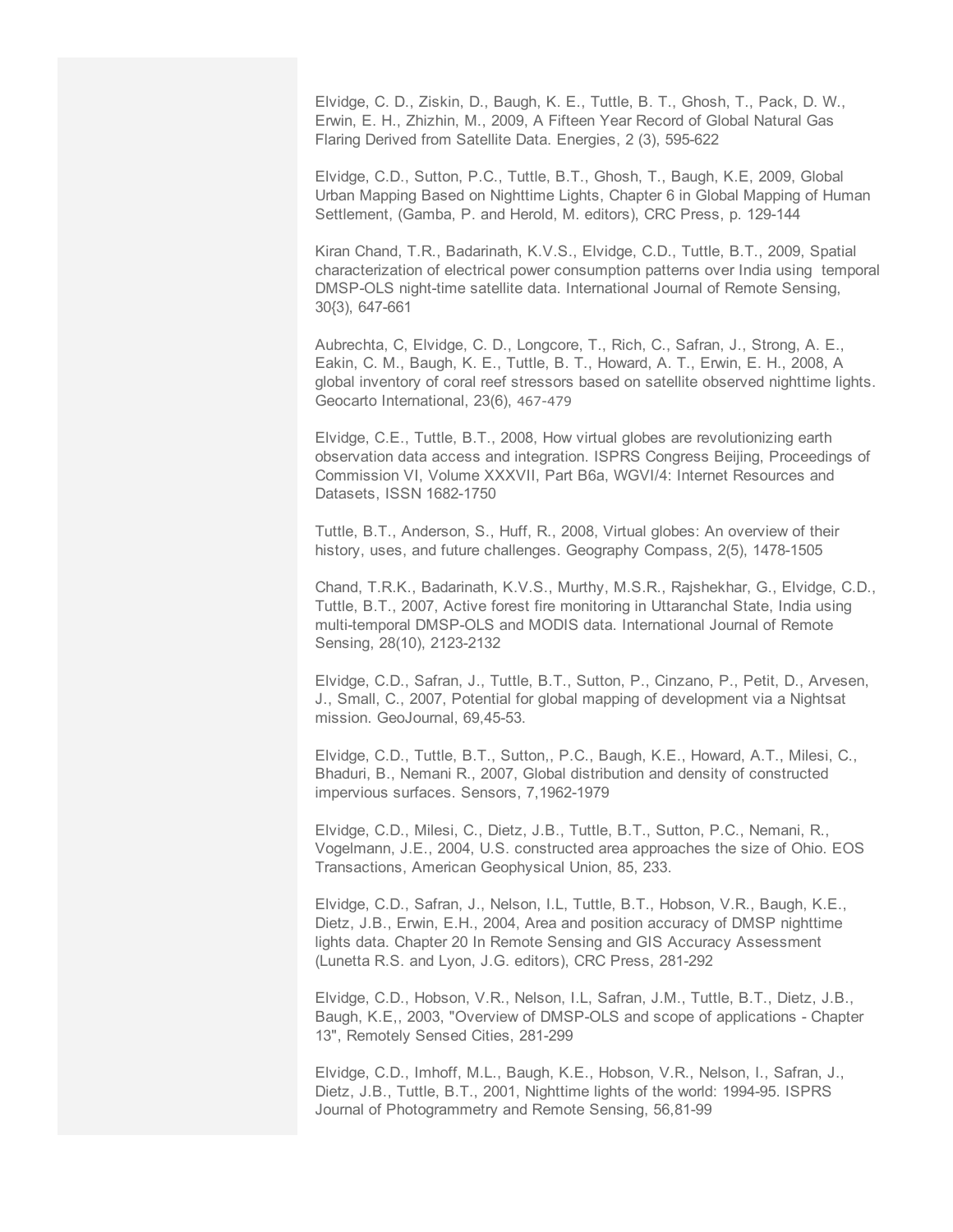## Selected Panels, Presentations, & Posters

Pickle, E., Tuttle, B.T., Campbell, J., Lyon, L., 2013-02-28: Tearing Down The Wall: Procuring and Deploying Open Source GeoTools. Fed Geo Day, Washington, D.C., USA -Panel Participant

Tuttle, B.T., King, W. S., 2012-09-16: Leveraging Open Source Tools in Support of Disconnected Mobile Map Caches. Workshop on "The Internet and Geospatial Technologies" at AutoCarto 2012, Columbus, OH, USA -Workshop Lead

Tuttle, B. T., Anderson, S., Sutton, P., Elvidge, C., Powell, R., 2012-2-28: Aladdin's Magic Lamp: Calibrating the DMSP-OLS with an Active Target. Association of American Geographers Annual Meeting, New York, NY, USA -Oral **Presentation** 

Tuttle, B. T., Jenkins, A., Crossler, J., White, A. Demmy, G., Hendricks, M., 2011-10-16: People and Technology: New Sensing Paradigm for Geospatial Data Collection and Integration, GEOINT Symposium, San Antonio, TX, USA Panel **Participant** 

Craun, K., Tuttle, B. T., Ball, M., 2011-10-16: Mobile GEOINT Applications, GEOINT Symposium, San Antonio, TX, USA Panel Participant

Tuttle, B. T., 2011-5-2: Nighttime Lights Research & Applications. American Society of Photogrammetry and Remote Sensing Annual Meeting, ENVI User Group, Milwaukee, WI, USA -Oral Presentation

Tuttle, B. T., Anderson, S., Sutton, P., Elvidge, C, Baugh, K., Powell, R., 2011-4-13: Aladdin's Magic Lamp: A methodology for improving nighttime lights time series analysis. Association of American Geographers Annual Meeting, Seattle, WA, USA -Poster

Tuttle, B. T,, Anderson, S., Sutton, P., Elvidge, C., Powell, R., Baugh, K., 2010-4-16: Aladdin's Magic Lamp: Building an Active Calibration Target for the Defense Meteorological Satellite Program Operational Linescan System (DMSP OLS). Association of American Geographers Annual Meeting, Washinton D.C., USA -Oral Presentation

Tuttle, B.T., Sutton, P., Anderson, S., Elvidge, C.D., 2009-3-22: Developing a web-based collaborative mapping tool to map impervious surface globally. Association of American Geographers Annual Meeting, Las Vegas, NV, USA -Oral **Presentation** 

Edsall, R., Tuttle, B., Moskal, M., Dunbar, M., 2008-4-28: The interface between cartography and remote sensing. The American Society for Photogrammetry and Remote Sensing Annual Conference, Portland, OR, USA Panel Participant

Tuttle, B.T., Anderson, S., Elvidge, C., Sutton, P., Baugh, K., 2008-4-15: Validating DMSP-OLS and MODIS fire detections with nighttime Landsat. Association of American Geographers Annual Meeting, Boston, MA, USA Poster

Tuttle, B.T., Elvidge, C. E., 2008-10-22: Gas flaring as observed within Google Earth. Scientific

Applications With Google Earth Conference, Ann Arbor, Ml, USA Poster

Tuttle, B.T., C. Elvidge, 2007-8-27: Web Mapping Service development for DMSP satellite data. 24th Asia Pacific Advanced Network (APAN) Meeting, Beijing, China Oral Presentation

Tuttle, B.T., C. Elvidge, K. Baugh, A. Howard, 2007-1-9: DMSP detection of active